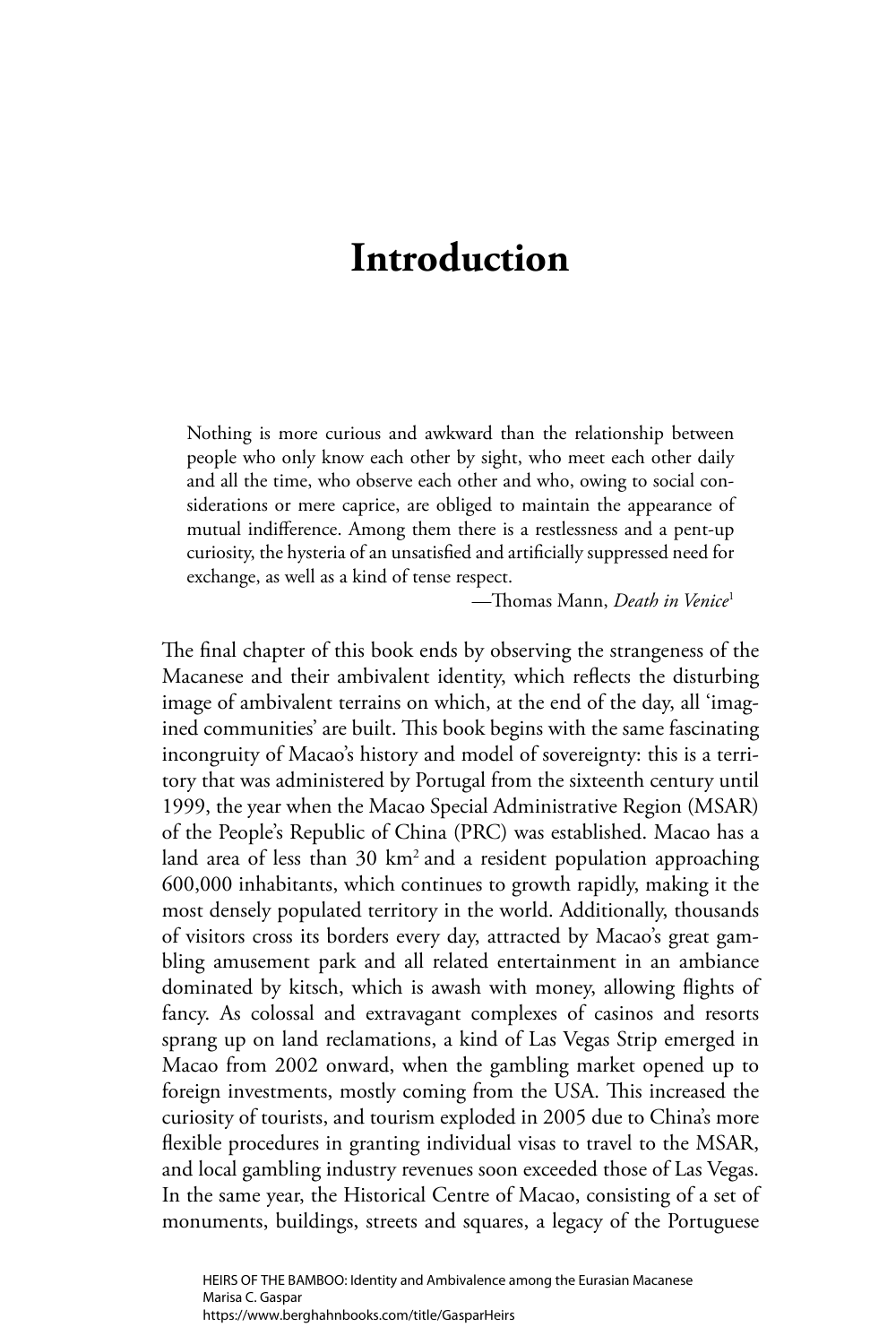presence in the territory over the course of 450 years, was recognized as a UNESCO World Heritage Site. From then on, this 'exotic image' of being a harmonious meeting point between the East and the West, launched by the Portuguese and the Chinese states during the pretransition period, became more visible inside Macao and abroad. In its quest to gain an identity based on this premise, the MSAR has sought to legitimize itself as a platform to China, both as part of the PRC's relations with Portuguese-speaking nations, by recognizing and respecting heritage and the Portuguese language and culture in Macao, as well as at an international level, by converting Macao into a World Centre for Tourism and Leisure and by building the largest Advanced Education and Training Centre and Industrial and Technology Park for Traditional Chinese Medicine in the Pearl River Delta region in southern China.

The MSAR's connection with Portugal has been emphasized over the course of the last twenty years, and this began, as mentioned, before the handover, with a massive campaign by the two nations showcasing Macao's glorious past and re-creating it as a unique place in China, a



**Figure 0.1.** Panoramic view of the Nam Van lake, Macao 2010. Several casinos and resorts can be seen, along with one end of the Governor Nobre de Carvalho bridge (built in 1974) – which provides a road link between the Macao peninsula and Taipa island – and newly reclaimed land near the Macao Tower area. The Macao Tower was built in 2001 and with a height of 338 metres offers a panoramic 360º view of the Macao peninsula and the islands of Taipa and Coloane. Photo by the author.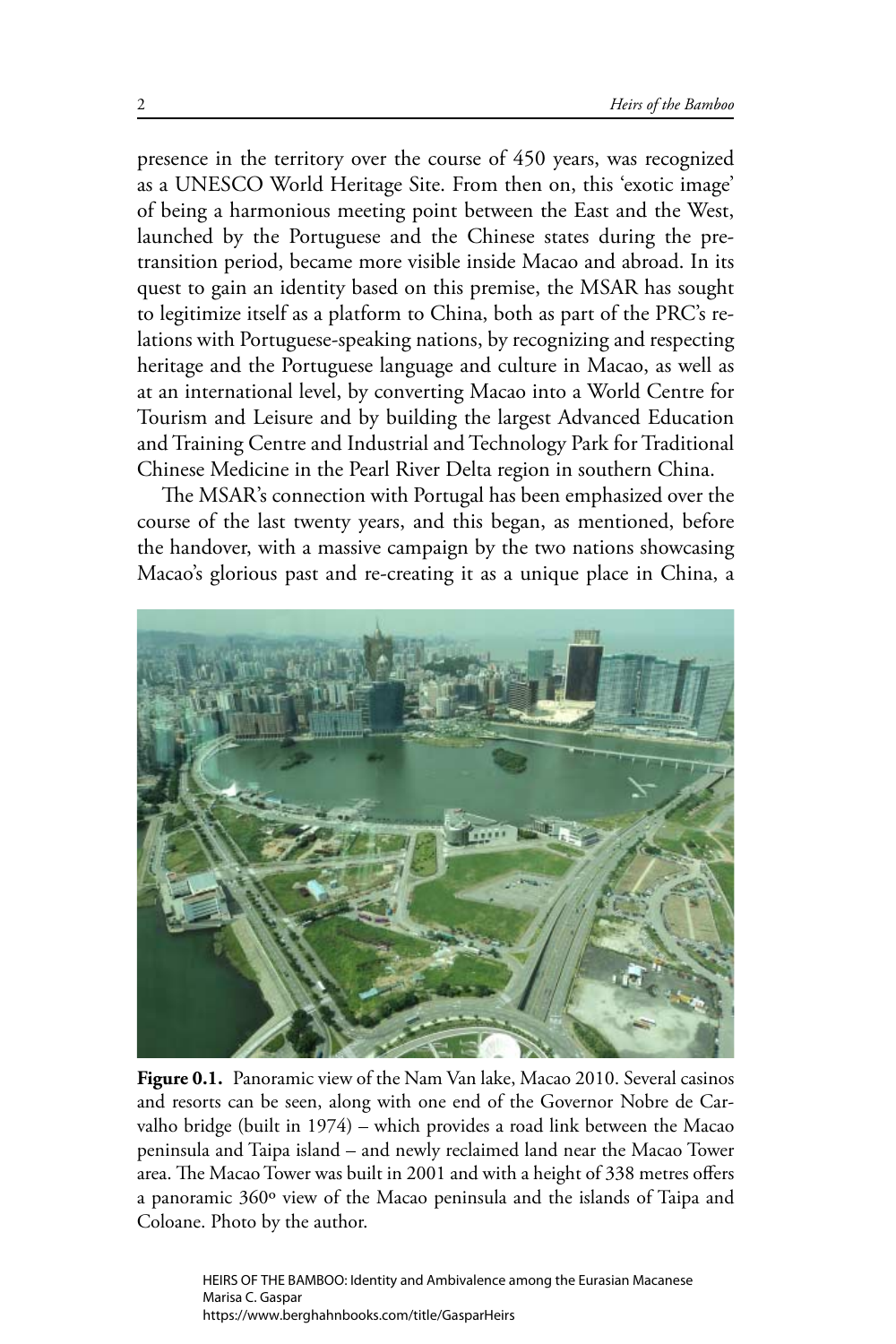symbol and product of cultural intermingling between Europeans and Asians. This connection can be seen in the promotion of a tangible and intangible heritage, which has become an 'authentic' tourist attraction, with groups of visitors flooding the narrow alleys of the historic downtown area, or in the numerous restaurants hawking Portuguese food and the long lines to sample Portuguese egg tarts at the small kiosk on the Senado square. Macao is also witnessing a dual process of commoditization and folklorization of a 'uniquely Macanese identity' in a very particular context: that of the most lucrative global gambling Disneyland. The gambling industry sustains Macao, attracting hordes of visitors and ensuring its place as one of the top five most visited destinations in the world. It has triggered inflation, animated the real estate market and transformed this diminutive territory into a concrete jungle, with towering skyscrapers and a constantly changing skyline*.*

The gambling industry also allows the MSAR government to earn millions in taxes and to emphasize that it is making economic development and constant improvements for Macao's inhabitants a priority.2 By implementing a social security scheme, which provides old-age



**Figure 0.2.** Panoramic view of Republic Avenue and the Sai Van lake, Macao 2010. The image shows one end of the eponymous third and final bridge linking Macao and Taipa. Concluded in 2004, it is the only suspension bridge in Macao and has two levels, an upper and a lower level, which operate even during bad weather and has set up the infrastructure to accommodate Macao's light rail metro system currently operating just in Taipa. Photo by the author.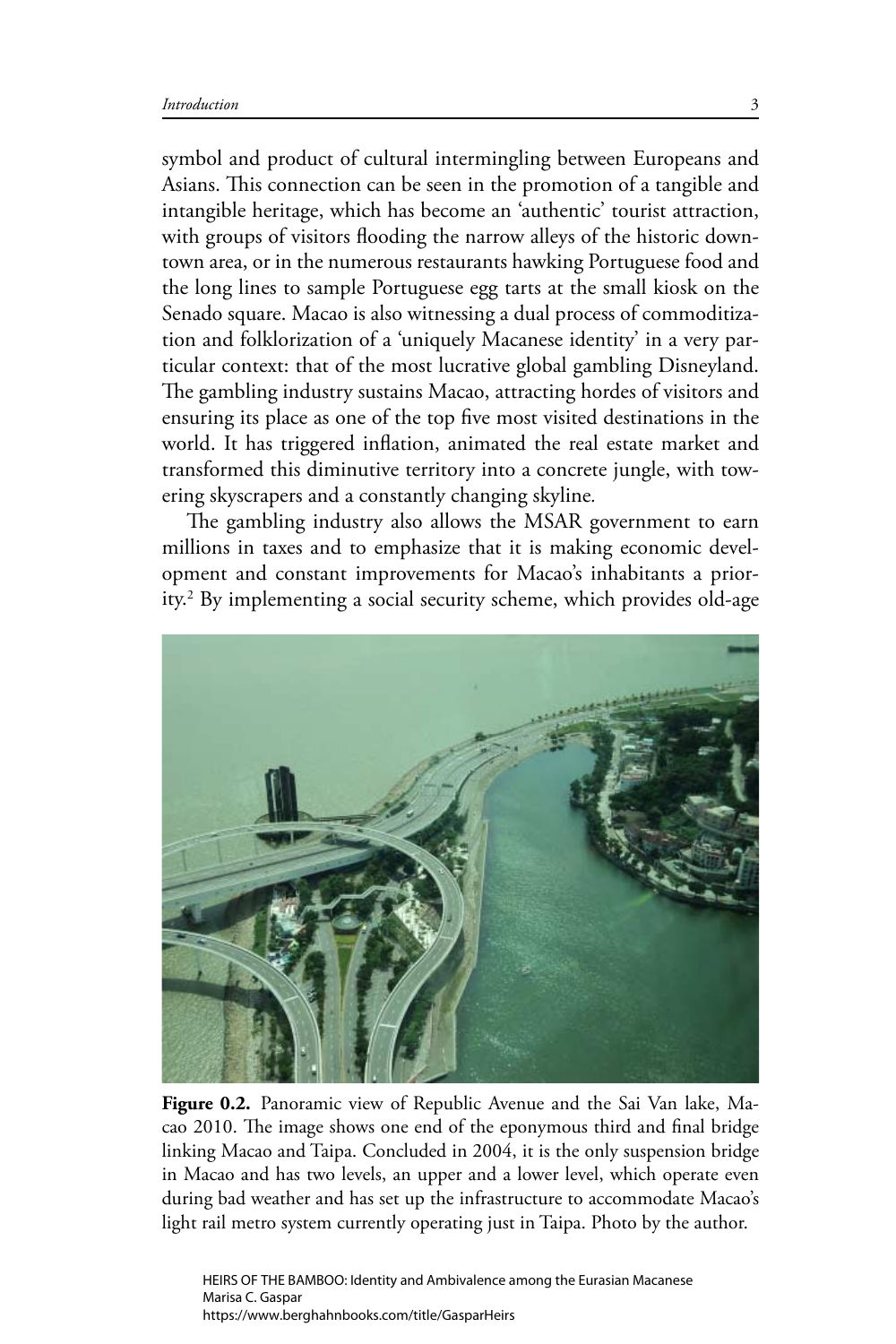pensions and a monetary subsidy plan with annual allowances for all permanent and non-permanent residents of the MSAR and is adjusted annually according to the budget, the government has also guaranteed its legitimacy domestically, by demonstrating its constant concern for the inhabitants of Macao.

The strategic dimensions and quest for legitimacy reflected in the project to create a unique cultural identity for Macao are not, however, exclusively the domain of the MSAR or central PRC governments, in the context of expanding the PRC's economic and symbolic interests. The Eurasian Macanese ethnic minority, which enjoys a set of 'privileges' derived from its 'ethnic monopoly' (Pina-Cabral and Lourenço 1993; and Pina-Cabral 2000) and its intermediary role during the Portuguese administration, has also sensed the opportunity to try and maintain the same systems of perks – on a far more modest scale – by continuing to show it is still useful in cultural mediation between the PRC and Portuguese-speaking countries. This community has staked its claim to the model of historic and cultural identity envisaged for Macao. This study examines the Eurasian Macanese community  $-$  the local offspring – and its network of actors and social interactions in the context of building identities against the backdrop of complex political and economic processes that are simultaneously local and global, in the imagined cultural and social space of Macao. Using an anthropological approach focusing on ethnographic descriptions, in a certain sense this study is akin to Latour's vision and the 'actor-network theory' (2005), which reformulate the 'social', 'cultural' and 'technical' categories.

In the actor-network theory, the notion of network refers to flows, circulations, alliances and movements of a heterogeneous series of human and non-human elements, connected with each other and playing the role of agents. As the main proponents of this theory, Callon et al. (1999) and Latour (2005) have argued that the sociological category of actor-network must be differentiated from the traditional semiotic meaning of an actor as an individual, institution or thing causing an  $action - that is, having an effect in and on the world, which excludes$ any non-human component. It also cannot be confused with a type of bond that links stable and perfectly defined elements in a predictable manner, since the entities that comprise the network – whether natural or social entities – can at any time redefine their identity and mutual relations, leading to the production of new elements. A network of actors is, concomitantly, an actor – or actant, a term Latour also employs – aiming to establish alliances with new elements and a network that is capable of affording its members new qualities. To form such a union, it is necessary to translate, transpose and divert relevant interests to mobilize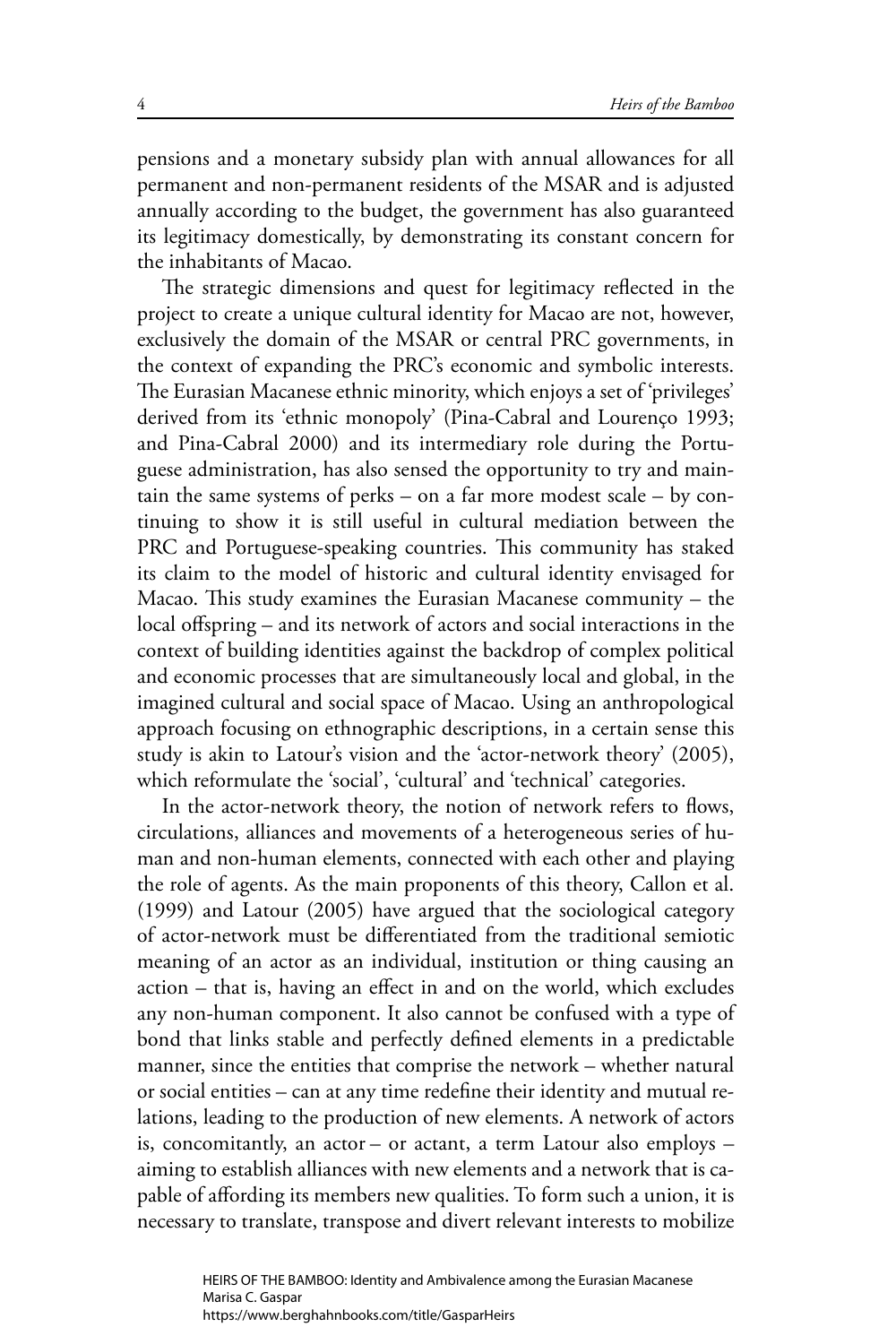other actors. The notion of translation is fundamental to understanding developments at the level of networks of actors. In this regard, translation does not only mean a change in vocabulary but expresses, above all, a shift, a change in course, a mediation or the invention of a hitherto non-existent relationship that, in a way, changes the actors involved in the process. The meaning of translation simultaneously encompasses a shift and an articulation of disparate and heterogeneous elements, thus involving 'hybridism', 'miscegenation' and 'multiple connections' rather than the repetition of key elements. The use of the internet as a means of widespread electronic communication among the Macanese community (an aspect examined in this work) is a good example of how a sociotechnical system creates networks based on interaction between human and non-human elements and the incessant production of hybrids.

This book analyses three networks  $-$  public and private  $-$  of social actors in action: (1) the Macanese elite and their 'cultural engineering projects' currently underway in Macao; (2) the scattered and anonymous Macanese diaspora and practices to perpetuate their community and identity; (3) and the Food and Drinks Party (PCB), an informal group of Macanese living in Portugal.

The Macanese diaspora spans four continents and is estimated to be eight times larger than the Macanese population living in Macao. The diaspora's transnational nature and regular physical and virtual contact between Macao and the various host countries, combined with its actions to ensure the continued existence of the Macanese identity, show how important the diaspora is in defining the structure of the community as a whole. Set against the backdrop of a global context, the diaspora has used associative forms, new communications technologies and original and articulated practices to highlight and promote an exclusively Macanese identity in the virtual world of the internet as well as in the physical space of the newly established MSAR. These practices have resulted in strategic benefits for the Macanese community, in terms of new forms of self-definition that have allowed the diaspora to maintain ties with Macao. The Macanese *Encontros* (meetings), including those particularly aimed at youths representing the diaspora, are held every three years, being a pilgrimage of nostalgia, recognizing family roots and reaffirming a sense of connection with Macao. Moreover, all kinds of Macanese associations – formal or informal – within Macao or abroad, promote their own social circles and activities relating to Macanese culture and identity.

The PCB gatherings are a way of integrating, organizing and maintaining the community in Portugal. This small informal group was created to bring together Macanese at events where, as its name suggests,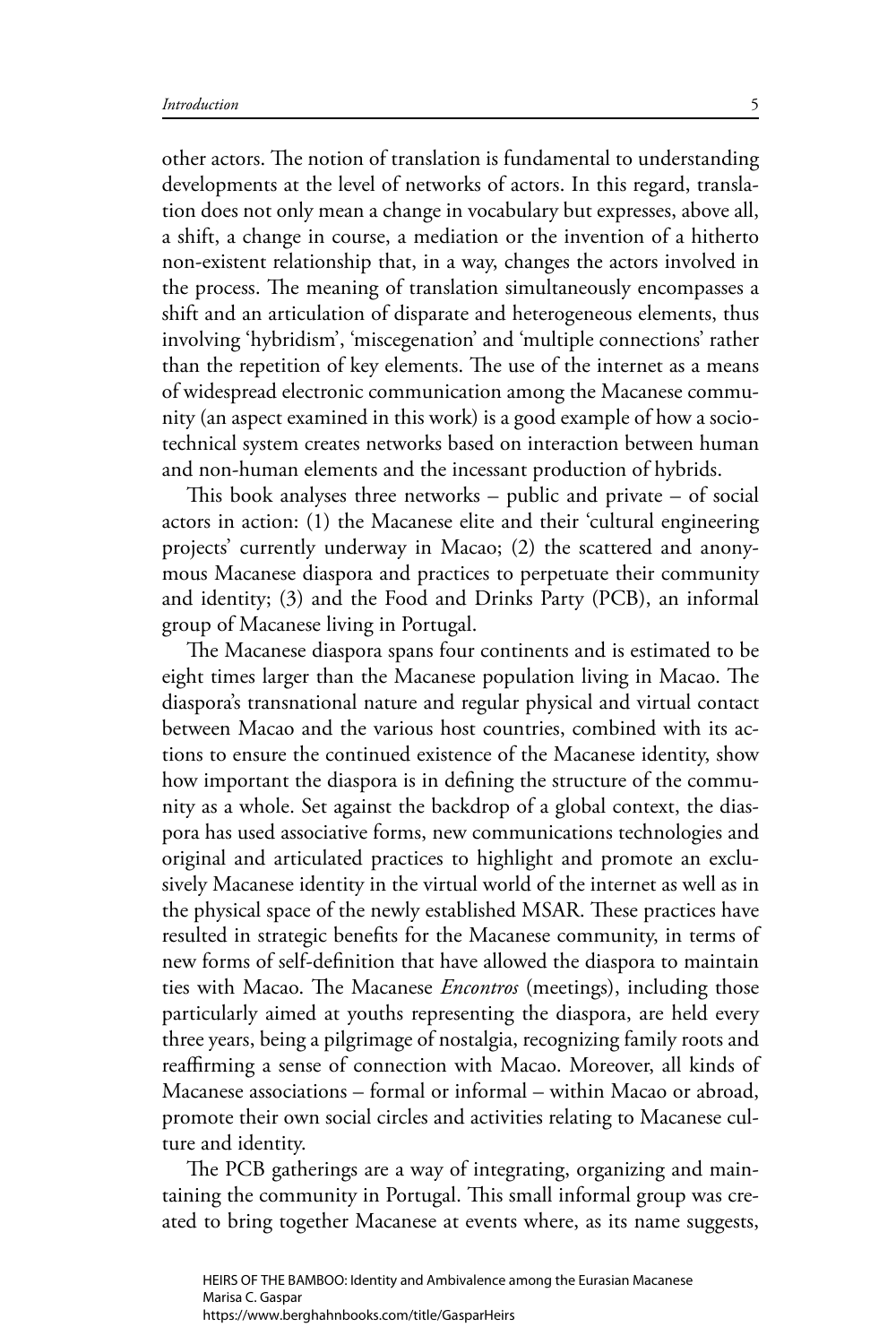food plays a central role. It allows participants to nostalgically return to their past in Macao, through the friends they see again, the languages they hear and speak, the environment they re-create, and, above all, through the nostalgic Macanese delicacies that are the main attraction of these events. A testament to Macao's origins, this type of cooking combines long-standing Portuguese culinary traditions with varied Asian influences, making it one of the oldest fusion cuisines in the world (Jackson 2004); as I observed, the food consumed at PCB reunions serves as a place of memory to (re-)create a Macanese ethnic and cultural identity. Similarly, the use of a multilingual form of communication among the group represents another place of memory for the Macanese based in Portugal, and both these elements, food and language, are nowadays considered to be strong Macanese identity markers. Accordingly, I believe that in the context of PCB events – that is, in an intimate social setting, the food and language make it possible to reactivate a Macanese mindset and help the community endure over time, by recalling and disseminating a collective feeling of an exclusively Macanese identity.

Furthermore, the PCB's activities are not limited to organizing 'private' parties for the Macanese in Lisbon. It has created and maintained a website showcasing the group and its structure, and it posts information about its events and the people who attend its gatherings. It also promotes various other virtual memory palaces via Facebook and a blog. Many Macanese living around the world contribute with content and actively participate in all these forums and, by using a fluid medium such as the internet in real time interaction, they perpetuate and reinforce their sense of belonging to Macao and to a Macanese 'imagined community' (Anderson 2006 [1983]). Old photographs recalling their youth in Macao and more recent images by the designated photographer during PCB events are published on all these websites to jog the memory and curiosity of people, who try to identify individuals, places and occasions or simply reminisce. These photos are an excellent example of how ties are maintained within a community that is scattered over the globe and how collective memories are consolidated around a uniquely Macanese lifestyle and 'way of being'. In this regard, the PCB has emerged as a 'community of practice' (Lave and Wenger 2003 [1991]; Wenger 1998) due to the way it involves its members in a conscious co-participation aimed at re-creating, preserving and disseminating a Macanese unitary category, both at its reunions held locally in Lisbon as well as on a global scale through the internet and virtual channels. While the extinction of the community and its cultural, linguistic and symbolic expressions is often cited as a sword of Damocles, it is similarly this conviction that they are the 'last of the Macanese' that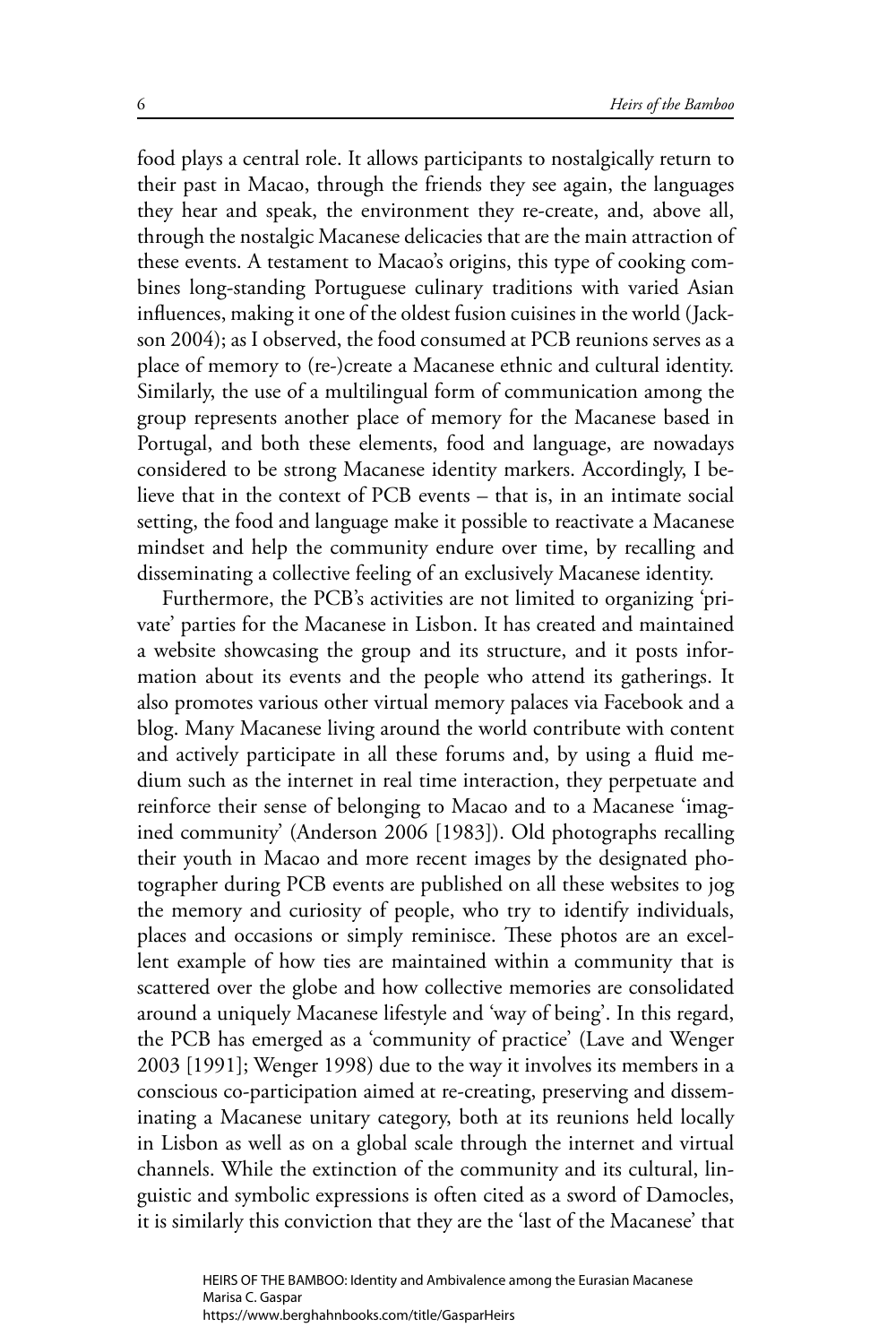makes them feel they are faithful guardians and promoters of Macao's customs and traditions.

In addition to these networks of actors and their forms of local and translocal collective actions, it is nowadays also possible to observe how the Eurasian Macanese community and its cultural identity are highlighted in official discourses by the MSAR authorities (and even by the PRC central government), as well as the practical realities of the Macanese associative structure, which enjoys political support in Macao. With a view to recovering and preserving the elements that comprise the Portuguese historic, cultural and linguistic legacy in Macao and, consequently, this unique identity, defined by a sense of belonging and pride in being Macanese, as envisaged by the MSAR executive authorities for the territory, certain Macanese elites have tried to maintain a status quo in Macanese society using a strategic logic of privileges that evolved over time according to contextual conditions.

Contemporary practices related to Macao's cultural heritage have resulted in the recognition and protection of local diversity and the subsequent production, promotion and consumption of an authentic and singular cultural identity to form a highly politicized product that can represent a series of benefits for the various interlocutors involved in the cultural engineering projects underway in Macao. The PRC's future strategic plans include diversifying and expanding trade in Portuguesespeaking markets as well as demonstrating the success of the 'one country, two systems' nationalist model propounded by Deng Xiaoping, the architect of China's economic reforms and the long-desired reunification of China. The MSAR authorities aim to promote cultural tourism by defining and objectifying a uniquely Macanese identity, thereby instilling a sense of belonging among the city's inhabitants and promoting self-identification as citizens of Macao (Ou Mun yan). The MSAR authorities seek to reduce Macao's excessive dependence on the gambling industry – the MSAR's economic goldmine – and ensure international recognition of Macao's world cultural heritage, which proves the city has far more to offer to its visitors than just gambling, vices and sin. Finally, the minority Eurasian community of Macao seeks to celebrate a Macanese ethnic and cultural identity that has resulted from the blending of Portuguese and Asian elements over the course of centuries. This ethnic community was produced by Macao's history and symbolically and culturally identifies with the project to promote a uniquely Macanese identity. Keeping the current scenario and the political, ideological, economic and cultural objectives of the PRC and the MSAR in mind, the Macanese community has sought to affirm itself as a cultural mediator amidst the so-called 'privileged platform between China and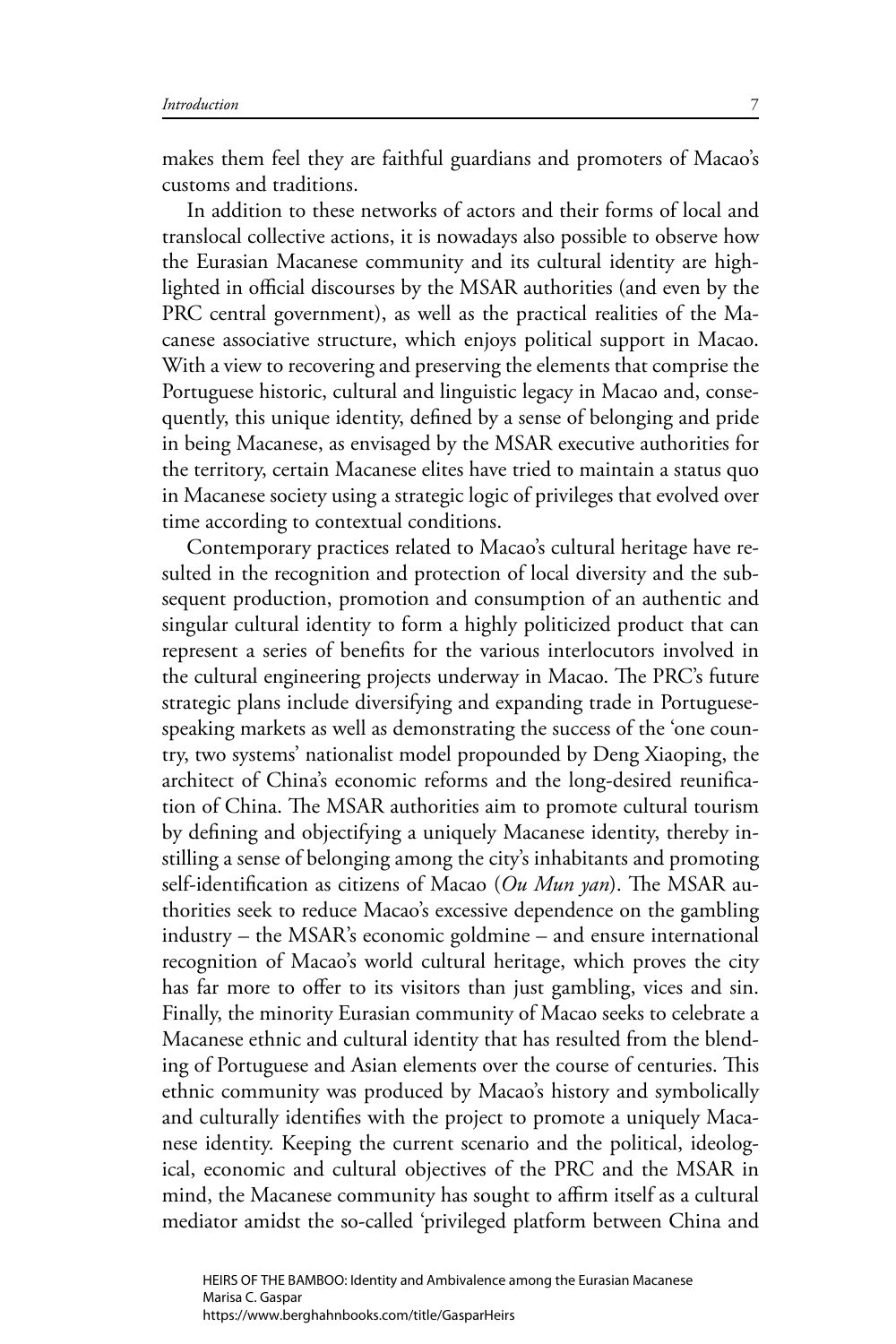Portuguese-speaking countries'. This platform was formalized in 2003 by means of the 'Forum Macao', a multilateral and intergovernmental mechanism with a permanent secretariat based in Macao. The Macanese community has also highlighted its role in helping Portugal attract greater Chinese financial investments, the internationalization of Portuguese companies and increased exports to East Asia.3

The coherence of this model for a 'new Macao' was a key element for survival, by means of a culture specific to the local offspring, and it maintained the umbilical relationship that connected the Macanese to Macao, irrespective of where they resided. This model emerged in the postcolonial period of Macao's history and was based on recognizing and showcasing a cultural heritage and the heritage of the Eurasian Macanese community. The commoditization of Macao's identity and culture is a strategy to ensure that the MSAR's political and civil society recognizes the value of this historical legacy and this creole community, which dates back to the time when Macao was founded in the sixteenth century. This was thus a conscious choice of a certain cultural orientation marked by difference – that is, to re-create a Macanese community identity that demarcates itself and its members from the other individuals and groups that form Macao's society. Accordingly, I believe that just as the Ruins of St Paul's were officially adopted as an icon of the MSAR, as a symbol of Macao's 'glorious past' and the 'harmonious intermingling between European and Asian peoples', which created a 'tolerant multicultural society' there over the course of centuries, the Macanese and their way of life – rooted in distinctive sociocultural identifiers such as the Macanese cuisine and creole language – play a role in representing the Macanese identity. Just like the surviving façade of St Paul's church, the Macanese and their intangible cultural heritage have lately been included in activities to promote cultural tourism, marketing campaigns and touristic merchandising produced by the Macao Government Tourism Office. It remains to be seen if this concept of a museum relic as a place to celebrate the personal and collective Macanese identity (making it possible to promote and highlight elements that define the community as having a creole cultural and ethnic identity) will be reproduced socially and culturally by future generations.

This hybrid, mutable and ambivalent nature of the Macanese cultural and ethnic identity falls within the category of 'mixed racial identities' in the Western classification system. The ambivalence of the Macanese identity is undoubtedly due to the power of 'racialist' and 'culturalist' discourses when constructing pure collective identities; however, it is a floating reference, which can form different configurations depending on the position and point of view of individuals in social actions.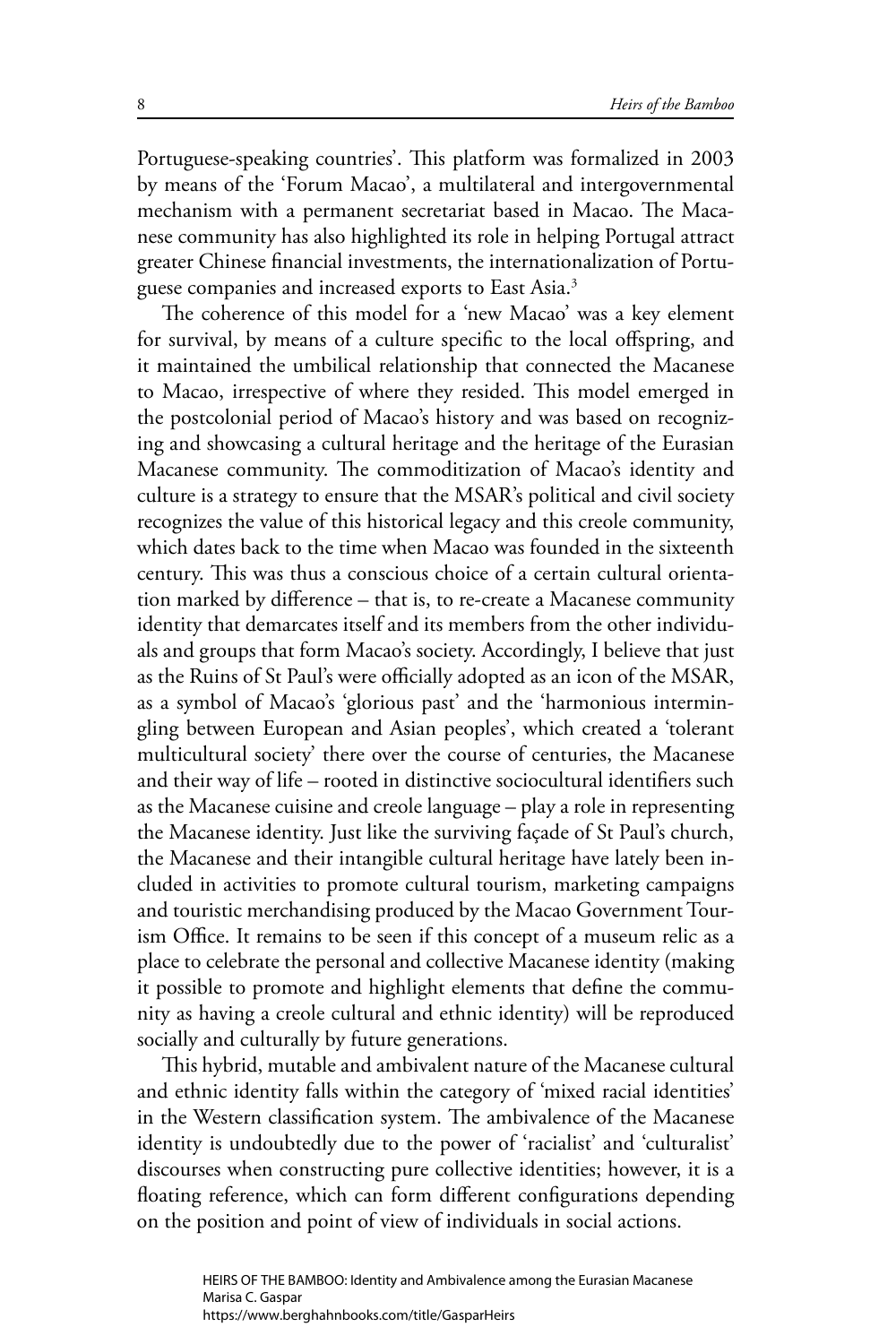The notion of ambivalence in Macao is related to processes that  $-$  at different moments of the historical contact between the two ends of the Eurasian continent – led to institutional disapproval or encouragement of the creation of a Macanese ethnic identity. Using the creole Patuá and its almost total disappearance as a language of communication among the Eurasian Macanese as an example, it is clear that this was largely related to its association with a form of mangled Portuguese spoken by the popular classes and the fact that it was a language used at home, especially by women. Greater access to education and academic training imparted in the official Portuguese language meant greater opportunities to embark on careers as civil servants in the Portuguese administration of Macao, which employed most of the Macanese who did not emigrate. The waves of emigration that have always characterized the community due to the limited job opportunities in Macao, their better command of Portuguese and accentuated demarcation from the Chinese population, on the one hand, reduced the probability of the Macanese being identified as Chinese and, on the other hand, brought them closer to the Portuguese. This gave them a valuable 'capital of Portuguese-ness' (Pina-Cabral and Lourenço 1993), which translated into social and professional prestige and, consequently, the progressive loss of their ancestral creole language (Pinharanda Nunes 2011). However, it is nowadays possible to observe the resurgence of the endangered creole Patuá, even among youths, due to initiatives to revive the extinct Patuá Theatre – with its plays, songs and videos. These initiatives have received support and been encouraged by the government Cultural Bureau. The MSAR authorities have not only funded and included a play in Patuá in the programme of the Macao Arts Festival (which the Dóci Papiaçám theatre group debuts every year) but have also encouraged the candidacy of Patúa Theatre and recognized it as an Intangible Cultural Heritage of Macao.

Macanese ambivalence lies in the fact that all ethnic groups are ambivalent, since there is no consensus on how its members imagine themselves while being part of an ethnic collective. In relation to the Macanese community, it is as though this characteristic of its identity is amplified when one considers the high degree of subjectivity, personal choice and even the difficulty of identifying Macanese on the basis of physical appearance; it is a by-product of their marginal situation with regard to the two dominant 'pure' identity poles: the Portuguese pole and the Chinese pole. The ambivalence of the Macanese identity is, additionally, linked to racial and civilizational 'hierarchies' of the Portuguese colonial project. For the Chinese, the Macanese are Portuguese born in Macao; they are the *gwailou* that – just like all 'barbarians' – can be taught to practise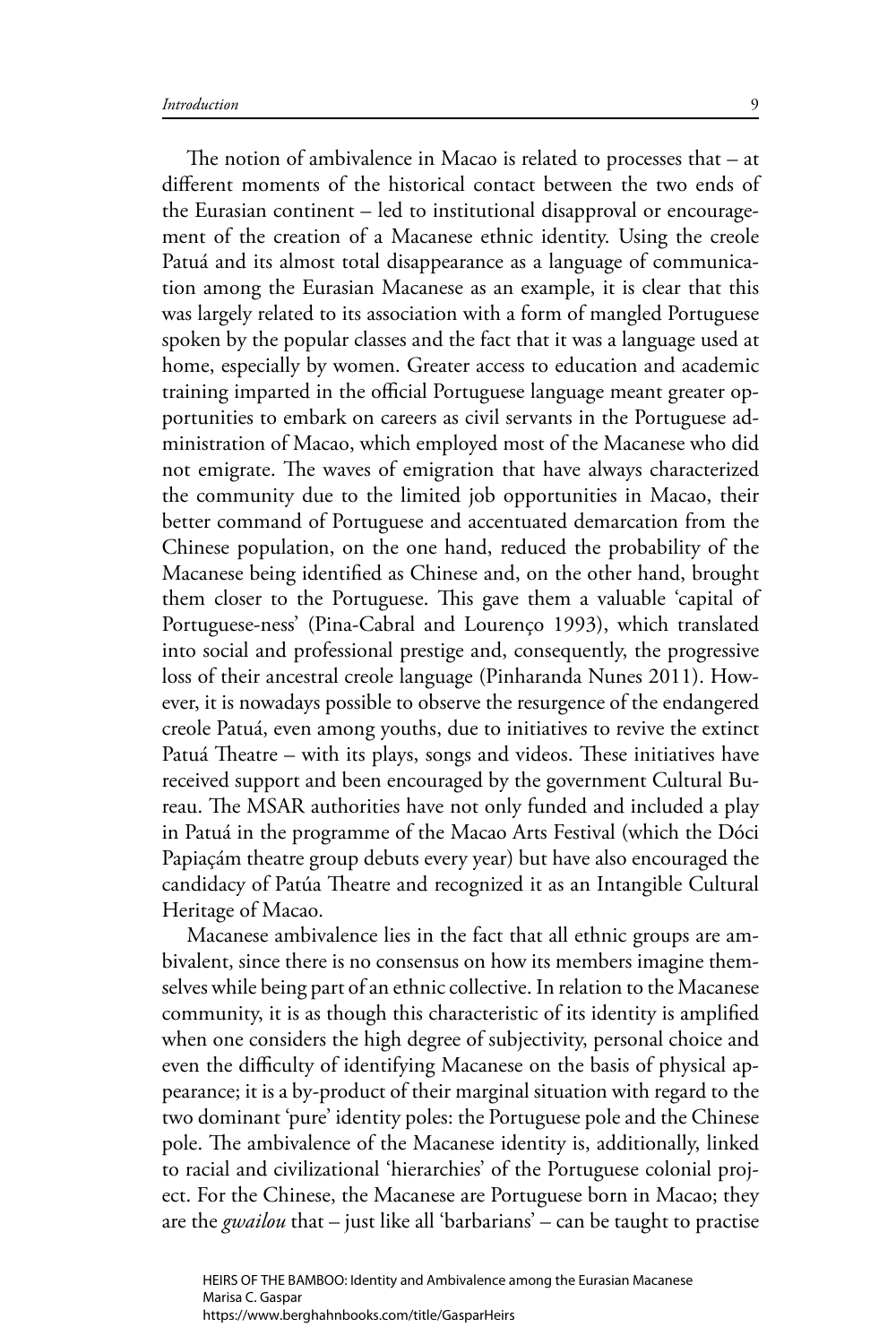the rituals and etiquette of 'civilized people'. The Macanese identity is the result of individual aspirations intertwined with complex networks of social actors, created by extensive processes of inclusion and exclusion adapted to the constant demands of external requirements and to such an extent that in postcolonial Macao the community is once again seeking answers that are best suited to the question: Who is Macanese?.

Chapter 1 of this book provides a succinct overview of Macao's history and defines the main theoretical and methodological approaches of this research. It includes a dual definition of the term Macanese. Although this term and current equivalent expressions in Chinese languages are commonly used to refer to all of Macao's inhabitants, this study exclusively focuses on the Macanese Eurasian community. This community is defined  $-$  and distinguished  $-$  with reference to a prolonged process of biological and sociocultural miscegenation between Europeans (mostly Portuguese) and Asians that gave rise to the community and a particular creole culture and identity that the 'Macanese' metaphor produced over the course of centuries in that oriental enclave under Portuguese rule. This community is also characterized by having created a network promoting forms of intimate sociability among community members, connected by extensive and overlapping long-term ties, who have established reflexive interactions and constructed a collective Macanese mindset that is global, multi-ethnic and multicultural. This Macanese mindset maintains its difference through their identity and manifestations of intangible cultural heritage.

Chapter 2 examines how social representations of Macanese identity are interpreted and disseminated through the type of memories associated with it. Biographic methodologies – including brief genealogies, biographical portraits and family histories – revealed how the past and the present merge together and how the future is envisaged amid the memories of the Macanese living in Portugal. It is possible to observe a Macanese familiar memory rooted in a culture, values and education based on a Portuguese matrix and the Catholic religion. These memories are mental tools that individuals use and manipulate to ensure a legitimate interpretation of their past and their acceptance by the group. Genealogical chronicles of Macanese families also revealed the agglomerating dimension of the Macanese community, which attracts and brings together people from diverse family backgrounds around a singular common identity and mutual community interests. In addition to its underlying familiar memory, the Macanese community identity is associated with an ethnic memory – constantly revisited and rediscovered in the many palaces of virtual memory that the Macanese create on the internet. This is a conscious ethnic memory that shapes the self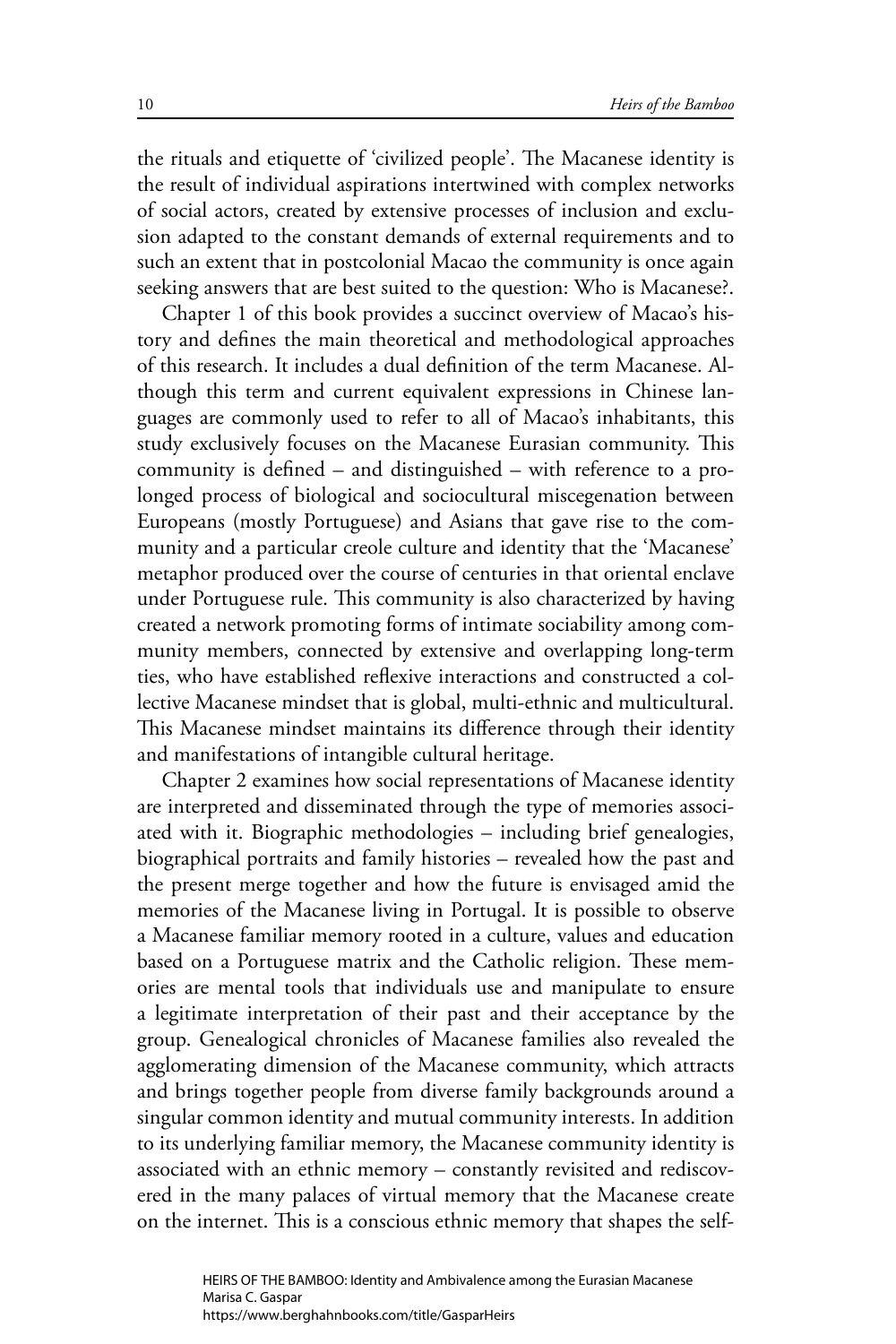identification of the Macanese as being a 'mestizo' or 'hybrid' people who are heirs to a creole culture, the result of successive ethnic miscegenation over the course of centuries.

These individual memories of experiences in the past, which are projected onto the collective, enabled the group to prepare an 'invented tradition' celebrated by the Macanese at one of the PCB events held in Lisbon, as described in Chapter 3. Narratives were shared in a nostalgic ambiance that reinterpreted the celebrations of the Chinese Moon Festival in Macao. These were expressed in multiple languages and complemented by Macanese food, with both defining the places of memory for those who attended that gathering at the Casa (Macao House). However, the PCB does not limit its activities to these events where people eat and reminisce together. It also maintains a website that is constantly updated with information about the group's scheduled events, recipes and stories in Patuá, among other items, with interactive and participatory contents that are followed by the Macanese diaspora scattered around the world. By maintaining these social practices, the PCB proves the existence and vitality of the Macanese collective in Portugal while simultaneously contributing toward formulating and claiming a distinctive Macanese identity.

Elevated to the status of unique symbols of the community, Macanese cuisine and language are prime markers of the Macanese identity. On 9 June 2012, the MSAR government deemed Macanese Gastronomy and Patuá Theatre to be Intangible Cultural Heritage of Macao. The procedures and the success of the applications submitted by the Macanese Gastronomic Association (CGM) and the Dóci Papiaçám di Macau theatre group involved a network of actors and social interaction, which have been analysed in Chapter 4. The process of safeguarding and promoting Macao's cultural heritage, a mix of Eastern and Western elements, with a marked Portuguese influence, reveals the legitimization strategies and the benefits that the various protagonists involved in the process seek to achieve at a local, national and international level. Thus, the process of converting Macanese cuisine and Patuá Theatre into heritage is the result of broader economic and ideological dynamics, of which the Macanese community is a part, enabling it to have political and cultural aspirations in relation to maintaining a Macanese ethnic and cultural identity.

Chapter 5 examines two different topics relating to the concept of ambivalence. The first section of this chapter contemplates a set of intersubjective dynamics from an ethnographic point of view, revealing the ambivalence of the Macanese identity to be self-constructed. The second part of this chapter deconstructs Macanese ambivalence, encompassing